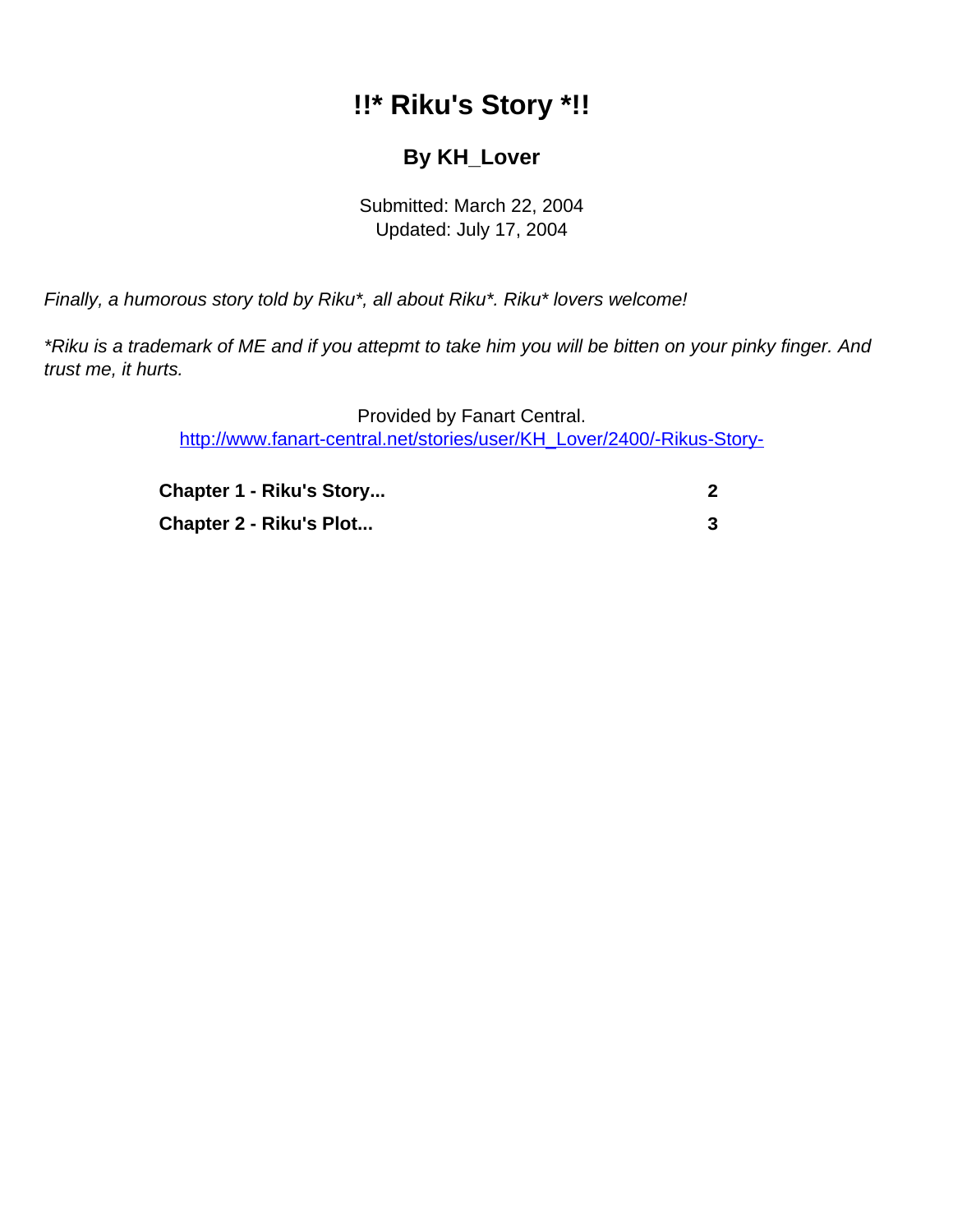## **1 - Riku's Story...**

<span id="page-1-0"></span>Riku walks around the beach, his beach, the beach that belongs to him, the beach that reflects the possesion of... ah, well, you get the picture. Riku is lonely because there is no one else there. He sits on a rock and pulls out a sketch pad. He draws for a while, but then sees a bottle in the ocean. "Woah! Its like... a bottle!" Riku runs and grabs the bottle before it washes away, and there is a pen inside. "What kind of stupid, sick, twisted person would stick a pen inside a bottle?" Then the pen starts to glow, it says, "Some guy named Bob." "Oh." replies Riku. "So what do I do with you?" "Well draw with me, you little dipstick!" So Riku sits down and starts to draw a beautiful girl with short reddish hair and a pink skirt. When he was finished, a button appeared on the pen. "Push the stupid button, dumbo!" The pen screamed. "Why are you always so negative? Well, whatever." And with that said, Riku pressed the button. Nothing happened. "Great. Buttons are supposed to DO something." Riku mumbled. Once Riku had left, the pen let out an evil laugh.

That night, Riku went to sleep. ...Erm... WHY ARE YOU LOOKING AT ME LIKE THAT? People sleep at night! Sheesh!

Next morning, there was a knock at Riku's door. Riku wakes up. "My mind is fooling with me. Again.." But the knock went on. He opened the door and the girl from his drawing was there. "Wow, you're my drawing! ...ahem... I mean... Hi, have we met before? I'm Riku." he says. The girl replies, "I'm Kairi. I just arrived from another world. Do you have some baking soda? My little brother inhaled it all when we went to the baking soda factory." "Yeah... just a minute..." Riku slams the door and draws a can of baking soda with his pen, pressed the button, and took the baking soda to Kairi. "Here you go." Once she had left, Riku smiled evilly. Taking out a piece of paper and the pen, he drew a long, thick squiggly line on the paper as an expiriment, pressed the button, and watched it come to life. It sprang out of the paper, out the window, and into the water. "Well that was dumb, but not as dumb as you are. Now quit wasting my time, dummy." retorted the pen.

Years later, Riku is fifteen, and has many friends. Kairi, Sora, Wakka, Tidus, Selphie, and many others. But Riku feels evil. He takes out his pen and draws many dark little creatures on the paper....

TO BE CONTINUED! ~Karen